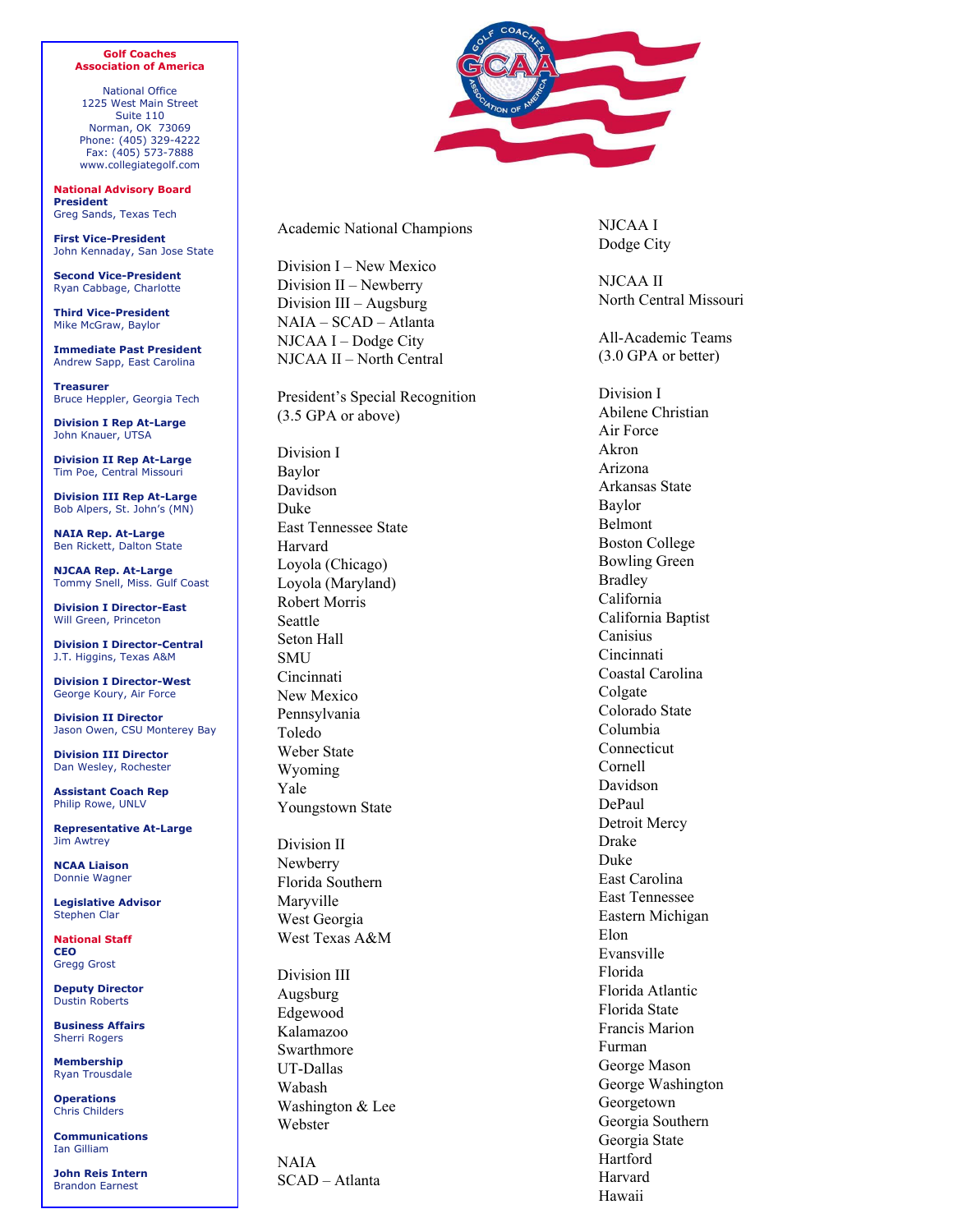High Point Holy Cross Houston Baptist Illinois Illinois State Incarnate Word Indiana Iowa State IUPUI James Madison Kennesaw State Liberty Little Rock Longwood Louisiana-Monroe Louisiana Tech Louisville Loyola (Chicago) Loyola (Maryland) Marquette Marshall Miami – Ohio Michigan State Minnesota Missouri Missouri State New Mexico New Mexico State Northern Illinois Northwestern North Alabama North Carolina North Carolina State Northern Colorado Northern Kentucky Oakland Ohio State Old Dominion Oral Roberts Pennsylvania Presbyterian Purdue Fort Wayne Radford Rhode Island Rice Richmond Robert Morris Saint Joseph's San Jose State Seattle Seton Hall SMU Southern Illinois Southern Illinois – Edwardsville South Alabama South Carolina South Florida Southern Mississippi Stanford Tennessee

Tennessee at Chattanooga Texas Rio Grand Valley Texas Tech Toledo UAB UCLA UNC Charlotte UNC Greensboro UNC Wilmington UNLV USC - Upstate UTSA Utah Utah Valley Virginia Valparaiso Vanderbilt VCU Villanova Weber State West Virginia Winthrop Wisconsin Wisconsin Green Bay Wofford Wyoming Xavier Yale Youngstown State Division II Academy of Art Barry Barton CSU East Bay Central Missouri Findlay Florida Tech Florida Southern Harding Henderson State Hillsdale Indianapolis Kentucky Wesleyan Lee Lincoln Memorial Maryville (MO) Missouri S&T Newberry Northeastern State Ohio Dominican Palm Beach Atlantic Rockhurst Saginaw Valley State Saint Leo St. Edwards Texas A&M International Tiffin USCA UMSL Valdosta State